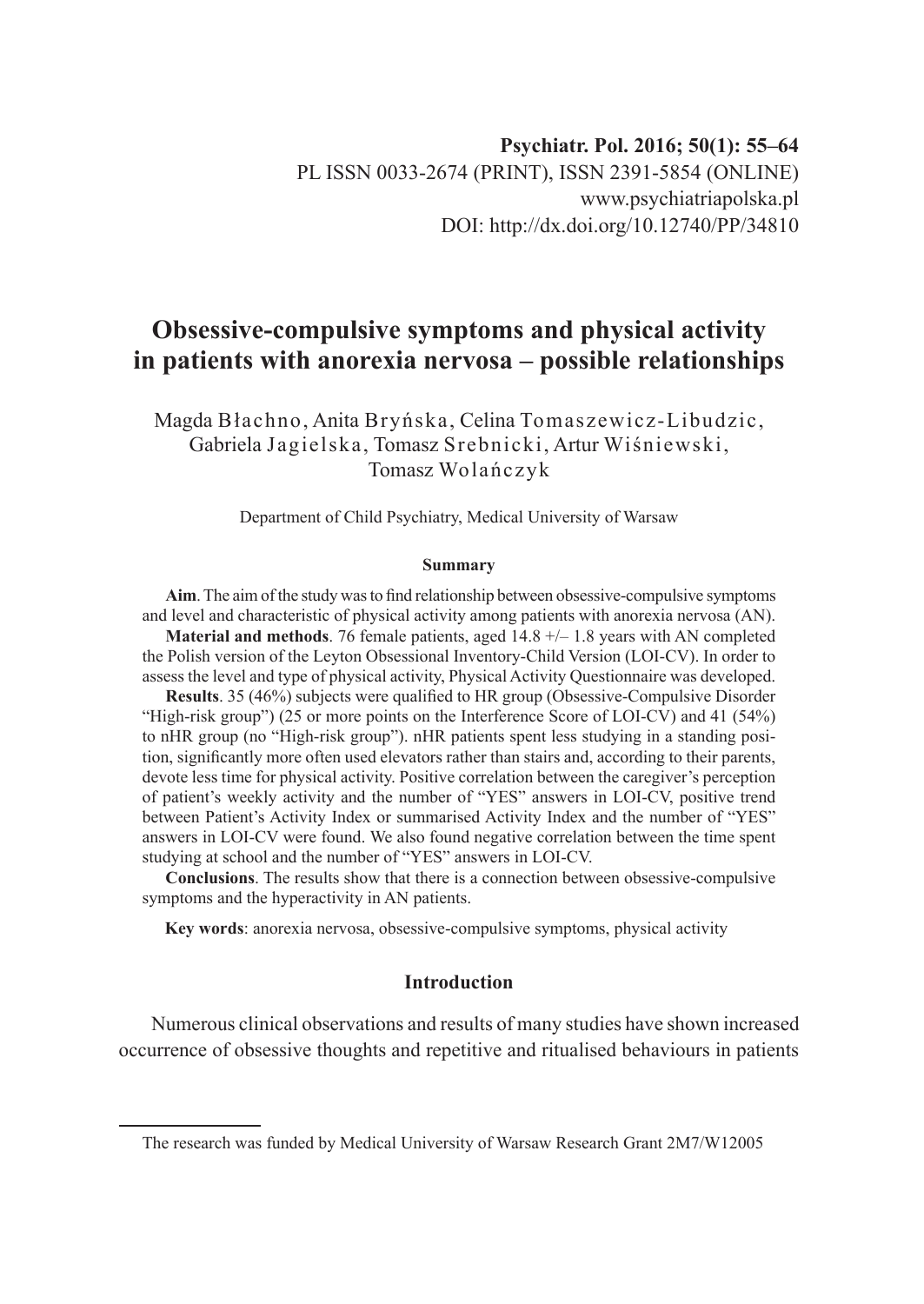with anorexia nervosa (AN), especially the restricting subtype [1–4]. Obsessive thoughts observed in patients with AN most often centre around diet, appearance and weight and as a consequence they take form of rumination about food and excessive concentration on one's body image [5]. Compulsive behaviours most often manifested by excessive and repetitive physical activities aimed at continual weight loss, compulsive restriction of food, calories counting and meticulous regulation of consumed meals. Both the content and the character of obsessive-compulsive symptoms (OC symptoms) are inscribed in the clinical picture of anorexia nervosa and congruent with DSM-IV-TR [6] criteria for AN, and rule out the diagnosis of comorbid obsessivecompulsive disorder (OCD). Another issue is the co-occurrence of OC symptoms in patients with AN, not related thematically with weight and appearance.

It seems that co-occurrence of obsessive compulsive symptoms is characteristic for AN patients with pre-dominant excessive physical activity [7–9]. Neither DSM-IV nor ICD-10 [6, 10] include excessive physical activity as a criterion for AN. The presence of excessive physical activity defined as a wilful act of weight loss activities can be helpful in diagnostics process. Physical activity in AN patients can be manifested in performing activities which require physical effort, physical restlessness or excessive and exhausting exercise. In a group of AN patients, excessive physical activity can resemble obsessive-compulsive rituals, thus meeting the definition of compulsion [11]. Davis et al. [8] have shown that such a form of physical activity is close to OCD symptomatology. The authors suggested that presence of such excessive physical activity may be linked with paradoxical behaviours observed among animals which avoid food while forced to increased and exhausting physical activity. Excessive physical activity, observed in 40–80% of cases of AN [13, 14], should not be seen only as an extra mean of calories burn out – some patients treat physical activity as means reducing weight while others use it as a hunger reduction strategy [12].

It seems important to determine whether there is a correlation between number and intensity of OC symptoms in patients with AN, and the increased physical activity or whether the symptoms co-exist independently.

# **Aim**

The aim of the study was to find a possible relationship between presence of obsessive-compulsive symptoms, thematically unrelated with weight or appearance and level and characteristic of physical activity among patients with AN.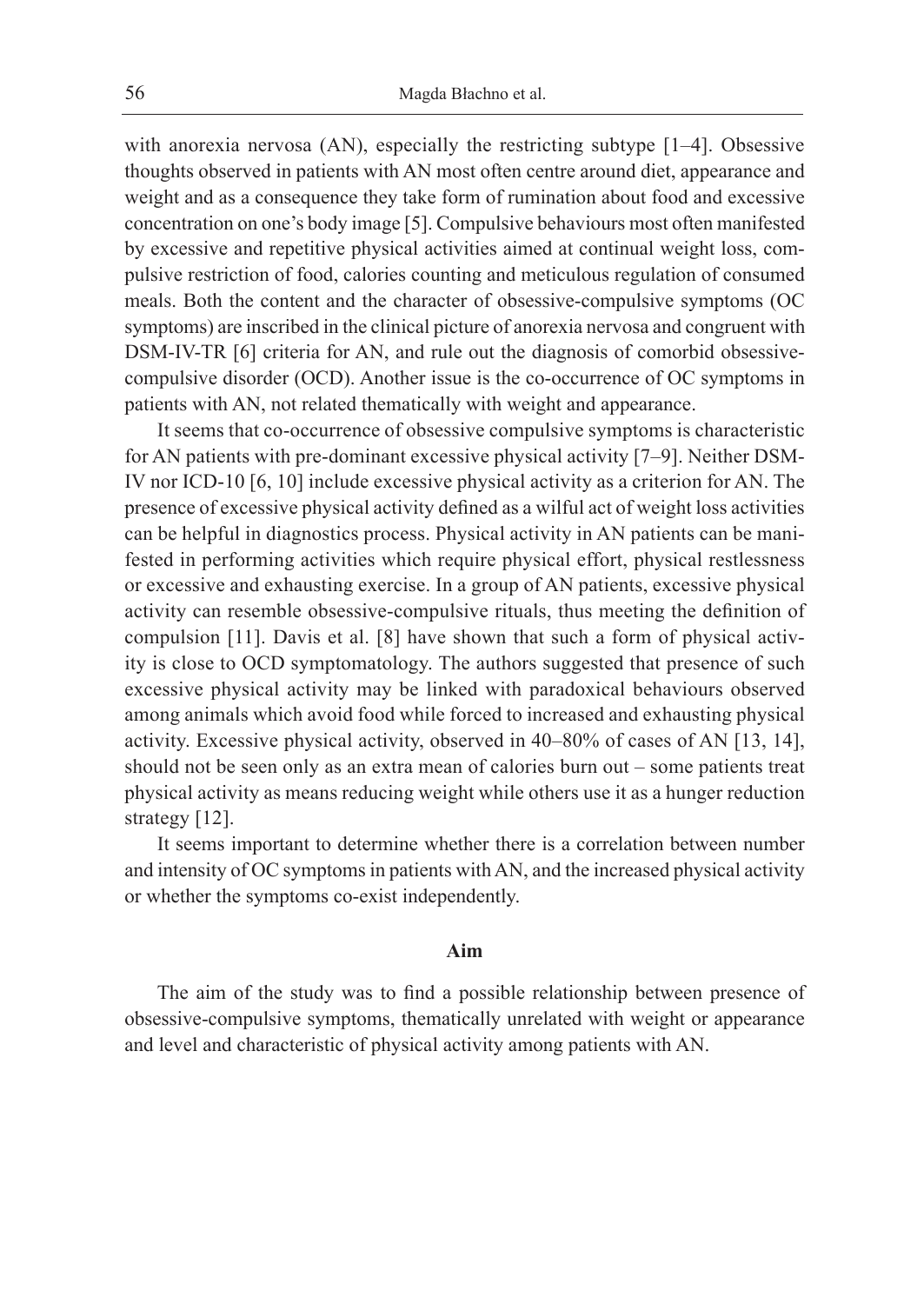# **Material and method**

76 female patients, aged  $14.8 + / - 1.8$  years, admitted to the Department of Child and Adolescent Psychiatry and diagnosed with AN, according to ICD-10 and DSM-IV [6, 10] were included in the study. Thorough psychiatric, physical and neurological examination was performed on admission. No patient met the criteria for other psychiatric disorders. All participants received no pharmacological treatment.

In order to evaluate the presence of obsessive-compulsive symptoms patients completed the Polish version of the 20-item self-report version of the Leyton Obsessional Inventory-Child Version (LOI-CV) [15] constructed for the assessment of the presence of obsessive compulsive symptoms in children and adolescents above 12 years of age. The main part of the inventory is divided in four categories: 1) questions based on the definition of obsessions and compulsions and questions about multiple checking, repetitions, difficulties finishing activities, indecisiveness and remorse; 2) questions related to contamination and dirt; 3) questions about lucky numbers and bad luck; 4) questions about school and school activities. The subject answers "YES" or "NO" for each question and if the answer is "YES" than the subject marks numbers 0 through 3 to assess the influence of the behaviour on his/her functioning.

LOI-CV questionnaire is not a diagnostic but a screening tool. According to the authors of the original version [15] LOI-CV is useful for identification of persons at risk for the presence of obsessive-compulsive disorder and further verification of the diagnosis with other methods is required. The criteria which justify further diagnosis were based on epidemiological studies as well as studies on patients and healthy control subjects assessed with LOI-CV [16] and refer to two categories of results. The first and basic criterion (which is also the most sensitive parameter of the presence of OCD) is a score of 25 pts or more on Interference Scale (irrespective of the number of "YES" answers). On the other hand, the high risk of the presence of OCD exists if the number of "YES" answers is 15 or more and is accompanied by minimal influence on functioning, as perceived by the patient (less than 10 pts on interference scale). It has been shown that these are subjects who confirm the presence of symptoms which are perceived as ego-syntonic and, thus having small influence on functioning as well as in subjects who confirm the presence of symptoms but purposefully minimise their influence due to high level of criticism toward symptoms and tendency to conceal them.

As a consequence the same cut off scores were used in the current study. Subjects who scored either (1) 25 pts on Interference Scale regardless of the number of YES answer or (2) marked 15 of more "YES" answers and less than 10 pts on Interference Scale were qualified to the risk group for OCD (HR group). Subjects who did not meet the score criteria could thus be qualified to the group of no-risk for OCD (nHR group).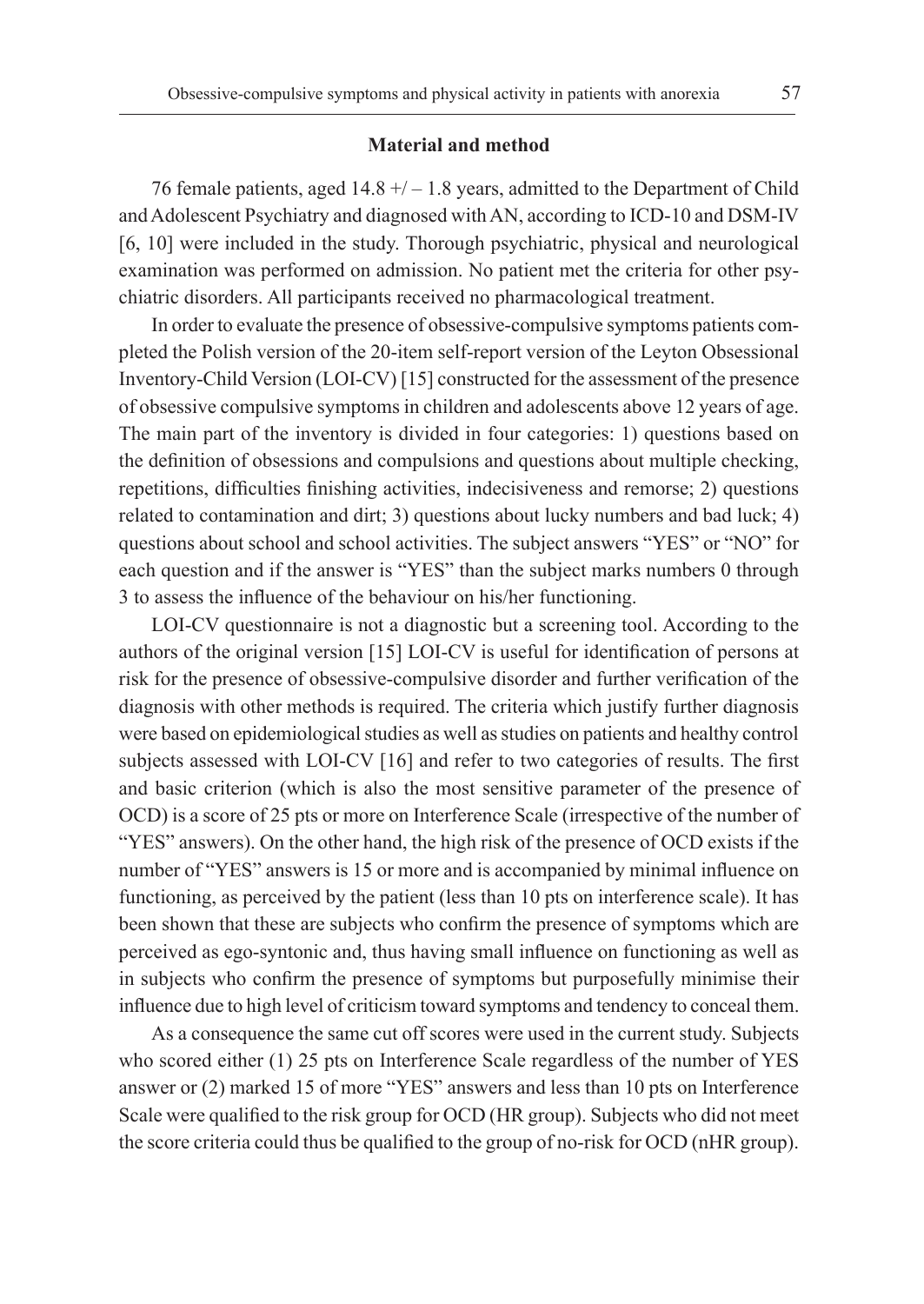Psychometric proprieties of the Polish version of the questionnaire were established in the course of epidemiological studies on the group of Polish adolescents [17].

In order to assess the level and type of physical activity in AN patients, Physical Activity Questionnaire (PAQ) was used. The psychometric and clinical proprieties of the questionnaire have been tested on the group of 107 patients with AN, and the control group of 40 females with no psychiatric diagnosis [18, 19]. The questionnaire has two parts – one is filled by the patient and the other by the caregiver. The construction of the assessment tool allows the comparison to be made between the patient's and caregiver's perception of activity.

Two indexes were created based on patients' and parents' PAQ data on declared physical activity: Patient's activity index as well as Caregiver's perceived activity index. Points were allocated to each PAQ item – an item scored more points if it evidenced greater physical activity (Table 1). A response which confirmed increased or above-average levels of physical activity was granted with more points (e.g. spending more than 12hrs/week on physical activity or studying or reading in standing position). No points were given if a response suggested behaviours typical for general population. The maximum score for both indexes was 12 points. In order to assess theoretical validity of Activity index, factor analysis was performed for all scales (principal component analysis with first main component representing theoretical construct measured by a scale). The reliability was tested with internal consistency method – (Cronbach's  $\alpha$  = 0.75 for the whole scale). Next, correlations were tested between caregiver's perceived activity index and patient's activity index. High correlation coefficient ( $r = 0.72$ ;  $p < 0.0005$ ) justified merging the indexes into one activity index. Three parameters were created based on PAQ: Caregiver's perceived activity Index, Patient's activity index and merged Activity index.

# **Statistical analysis**

SPPS for Windows Release 14.0 (Standard Version) was used for statistical analysis. The comparison of different groups of patient was done with one-way analysis of variance and chi-square test. The Pearson's correlation coefficient was used to test correlation between LOI-CV results and the level of physical activity. For all analyses the level of significance was  $p < 0.05$ .

#### **Results**

Out of 76 subjects included in the research, 35 (46%) qualified to HR group and 41 (54%) to nHR group. All subjects from HR group got 25 or more points on the Interference Score of LOI-CV; no subject got 15 or more "Yes" answers and 10 or less points on the Interference Score scale. The most frequent obsessive-compulsive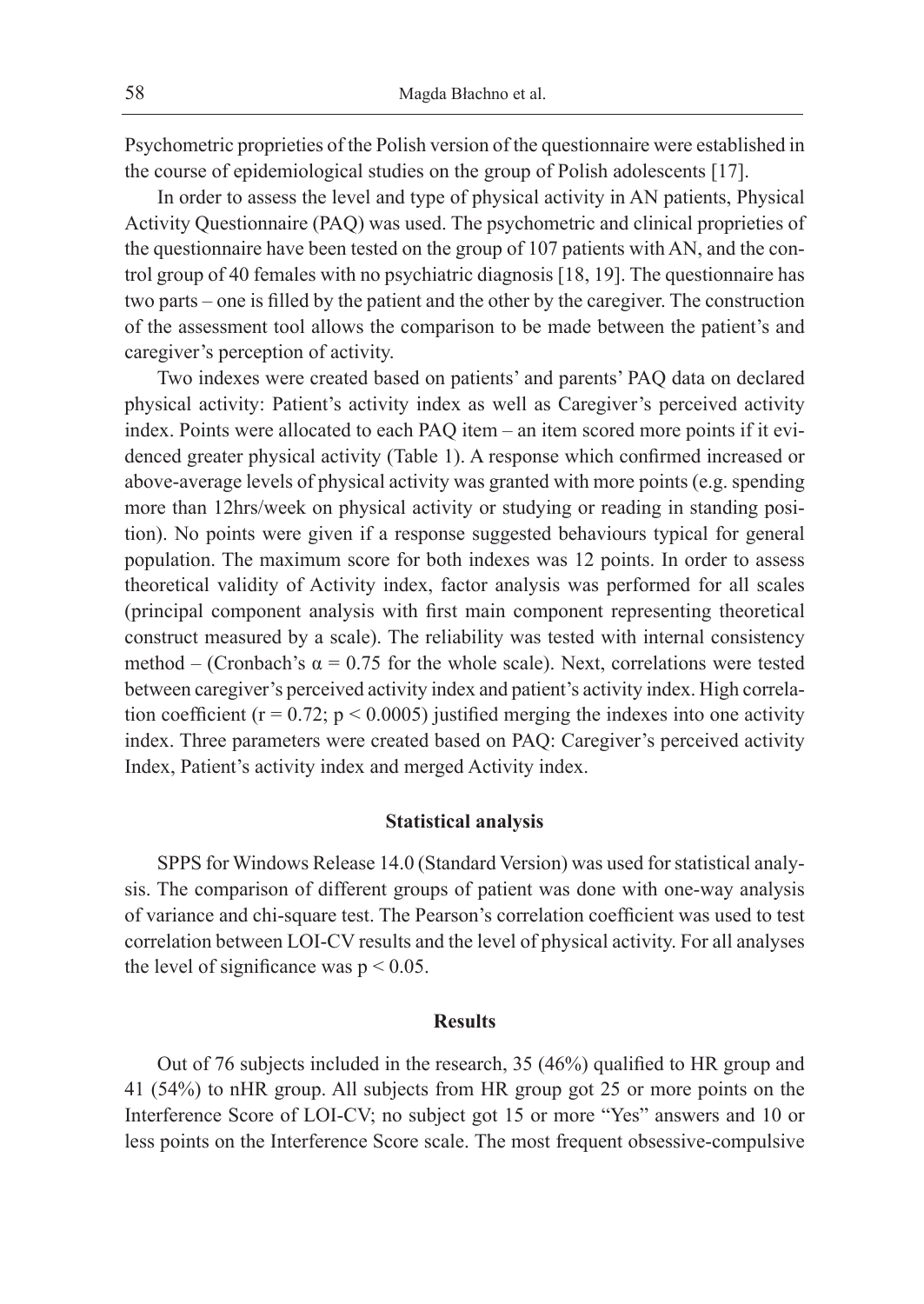symptoms in HR group in LOI-CV were hate of dirt and contamination (70%), worry about being clean enough (67%), lack of sureness (repetition) (62%), indecisiveness (60%), fussiness about hands (58%), doing things in exact manner (58%), repeated thoughts or words (55%).

The results of comparison of physical activity between HR and nHR groups are shown in Table 1. Significant and tendency level intergroup differences were revealed for items which formed activity index as well as the total scores of Caregiver's perceived activity index, Patient's activity index and merged Activity index. nHR patients spent significantly less time studying in standing position than HR group (U = 10.37;  $p = 0.01$ ), in patients' perception; the differences were mainly found between standing and sitting studying position. Moreover, nHR patients significantly more often used elevators rather than stairs in comparison to HR group ( $U = 7.39$ ;  $p = 0.02$ ). Differences on tendency level were found between the amount of time spent weekly on physical activity, in caregivers' perception – according to caregivers nHR patients spent less time on physical activity weekly than HR group patients ( $U = 3.28$ ;  $p = 0.07$ ). A trend was also found in the difference between Patient's activity index ( $U = 3.58$ ;  $p = 0.06$ ) and merged Activity index  $(U = 3.33; p = 0.07)$ . nHR group patients scored less on both indexes.

| muca anu mergeu Activity muca |                                                                                                                                                                        |       |      |  |  |
|-------------------------------|------------------------------------------------------------------------------------------------------------------------------------------------------------------------|-------|------|--|--|
|                               | Question                                                                                                                                                               | t/U   | P    |  |  |
| Patient's<br>activity index   | How many hrs a week did you spend doing physical activities?<br>< 3hrs/week(0 pts);<br>$3 - 7$ hrs/week $(1 pt)$ ;<br>$7-12$ hrs/week (2 pts);<br>>12 hrs/week (4 pts) | 0.04  | 0.84 |  |  |
|                               | What was your study position?<br>Lying (0 pts);<br>Sitting (0 pts);<br>Standing (1 pt)                                                                                 | 10.37 | 0.01 |  |  |
|                               | What is your reading position?<br>Lying $(0 \text{ pts})$ ;<br>Sitting (0 pts);<br>Standing (1 pt)                                                                     | 0.36  | 0.56 |  |  |
|                               | Within the last 3 months you were not so much/quite/very<br>physically active?<br>Little $(0 \text{ pts.})$ ;<br>Quite $(1 \text{ pt})$ ;<br>Very (2 pts)              | 1.46  | 0.24 |  |  |

Table 1. **HR vs. nHR group – comparison of physical activity for questions which formed activity indexes and total scores for Patient's activity index, Caregiver's perceived activity index and merged Activity Index**

*table continued on the next page*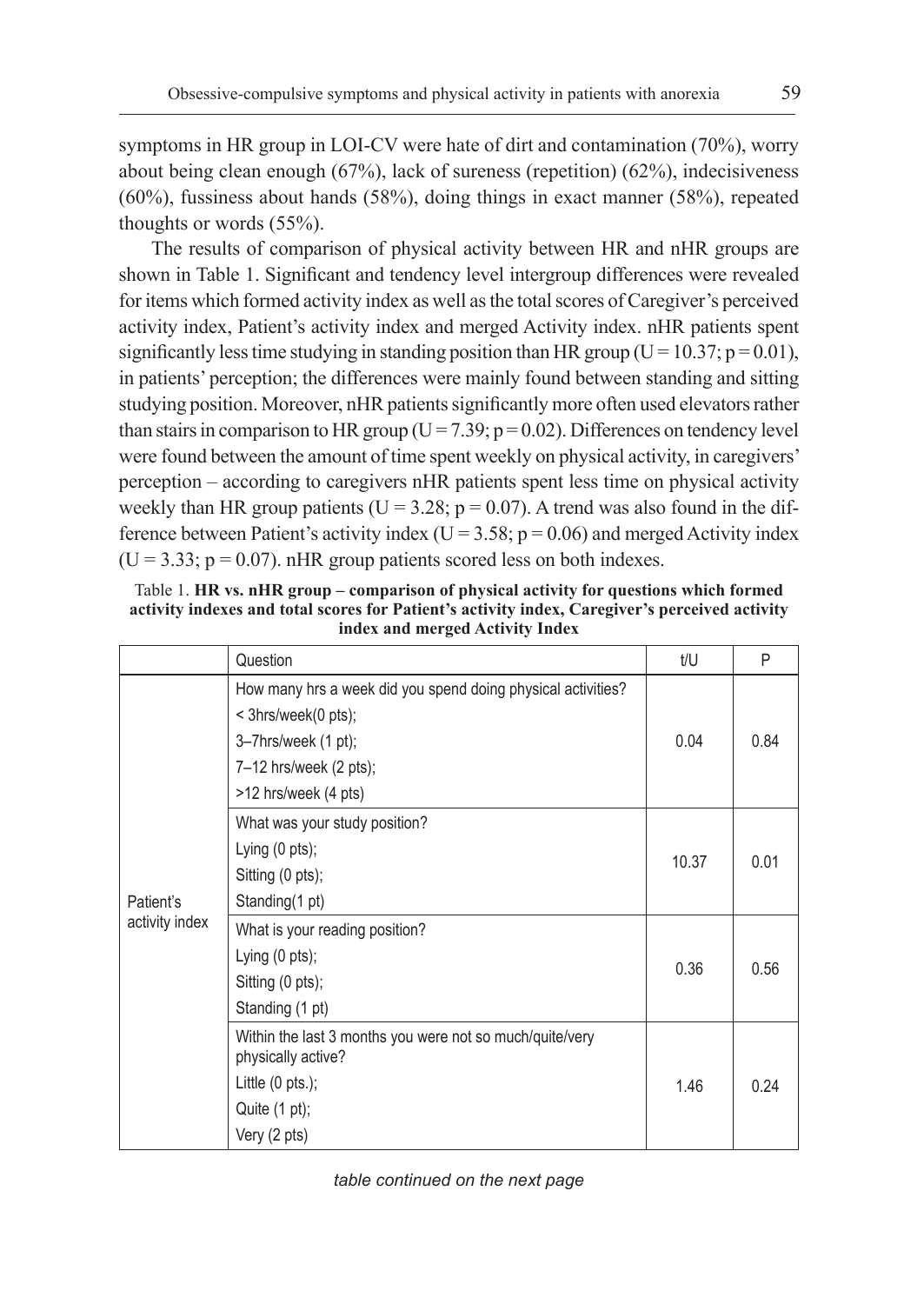| Patient's<br>activity index                | Are you a member of a school sports club or any other sports<br>club?<br>No (0 pts);         | 0.19 | 0.66 |
|--------------------------------------------|----------------------------------------------------------------------------------------------|------|------|
|                                            | Yes (1 pt)                                                                                   |      |      |
|                                            | Do you choose to take stairs?                                                                |      |      |
|                                            | No (0 pts);                                                                                  | 7.39 | 0.02 |
|                                            | Yes $(1 \text{ pt})$                                                                         |      |      |
|                                            | Do you choose to walk?                                                                       |      |      |
|                                            | No (0 pts);                                                                                  | 0.93 | 0.35 |
|                                            | Yes $(1 pt)$                                                                                 |      |      |
| Patient's activity index                   |                                                                                              | 3.58 | 0.06 |
| Caregiver's<br>perceived<br>activity index | How many hrs a day did your daughter spent doing physical<br>activity?                       |      |      |
|                                            | < 3hrs/week (0 pts);                                                                         |      |      |
|                                            | 3-7hrs/week (1 pt);                                                                          | 3.28 | 0.07 |
|                                            | 7-12 hrs/week (2pts);                                                                        |      |      |
|                                            | >12 hrs/week (4 pts)                                                                         |      |      |
|                                            | Was your daughter more active during illness?                                                |      |      |
|                                            | No (0 pts);                                                                                  | 0.37 | 0.55 |
|                                            | Yes $(1 \text{ pt})$                                                                         |      |      |
|                                            | In the last 3 months your daughter was slow/not so/quite/very<br>active/active all the time? |      |      |
|                                            | Slow (0 pts);                                                                                |      |      |
|                                            | Not so active (0 pts);                                                                       | 1.77 | 0.20 |
|                                            | Quite active (1 pt);                                                                         |      |      |
|                                            | Very active (2 pts);                                                                         |      |      |
|                                            | Active all the time (3 pts)                                                                  |      |      |
|                                            | Before the illness your daughter was not so much/quite/very<br>physically active?            |      |      |
|                                            | Little (0 pts);                                                                              | 1.64 | 0.21 |
|                                            | Quite (1 pt);                                                                                |      |      |
|                                            | Very (2 pts)                                                                                 |      |      |
| Caregiver's perceived activity index       |                                                                                              | 0.23 | 0.63 |
| Activity index (merged)                    |                                                                                              | 3.33 | 0.07 |

The following correlations were found between the number of "YES" answers and the number of points on Interference Scale of LOI-CV as well as the type and frequency of physical activities: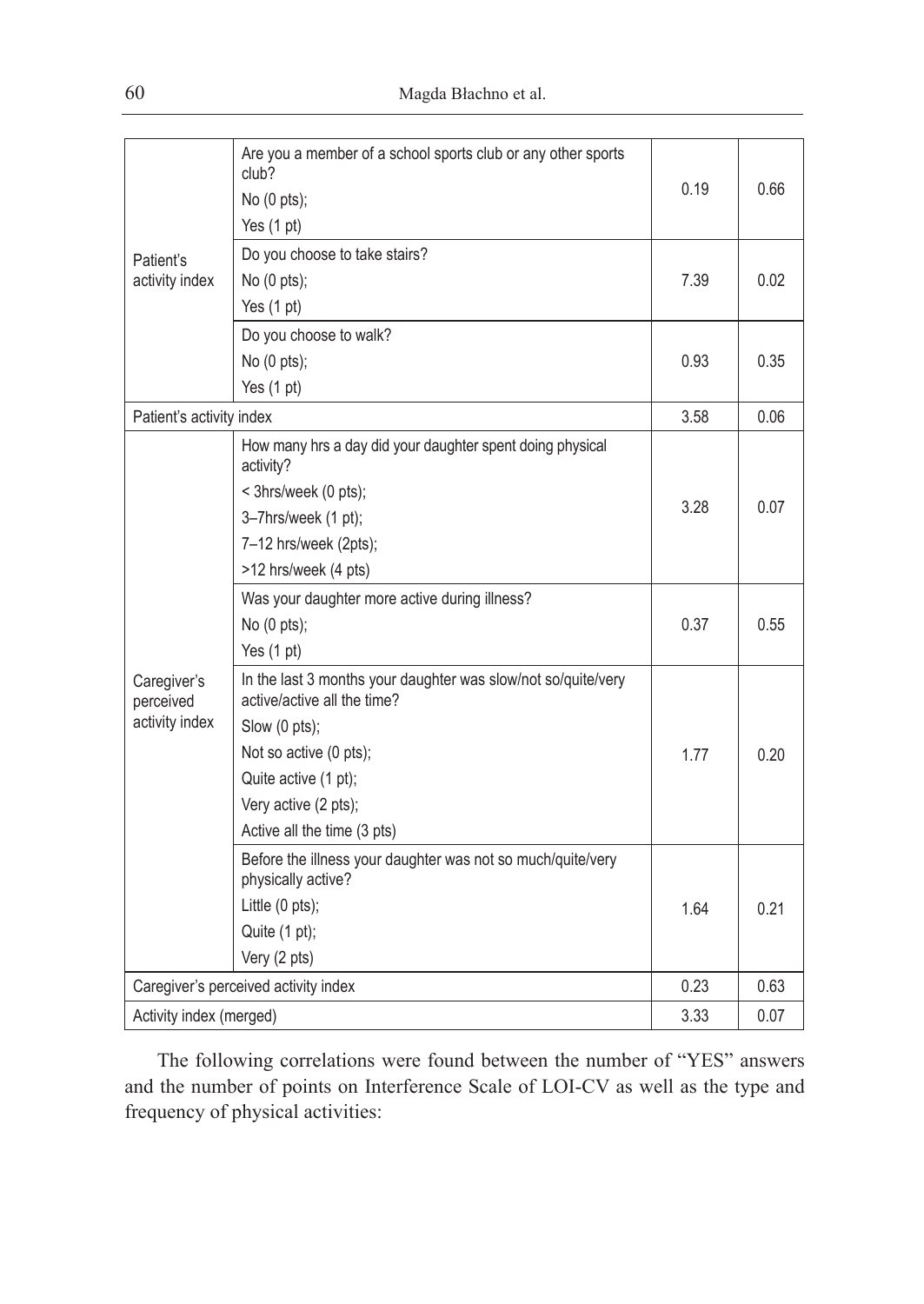- A positive trend (t =  $0.44$ ; p =  $0.07$ ) was found between the patient's perception of the number of hours spent weekly on physical activities of any type and the number of "YES" answers;
- A positive correlation ( $t = 0.52$ ;  $p = 0.03$ ) was found between the caregiver's perception of patient's weekly activity and the number of "YES" answers.
- $-$  A positive trend was also found between Patient's activity index ( $t = 0.41$ ;  $p = 0.07$ ) or merged Activity index (t = 0.42;  $p = 0.07$ ) and the number of "YES" answers.

# **Discussion**

An import limitation of the study is the lack of analysis of additional factors which could have influenced the amount of physical activity among patients such as place of residence (country vs. city), distance to school, bus availability or others. On the other hand, the positive aspect of the presented study is the activity assessment method. The items of PAQ are formed in non-suggestive way, so in our view the questionnaire gives an objective measure of the parameter and it does not measure the patient's insight into symptoms. In comparison, widely used SIAB questionnaire (Structured interview for anorexia and bulimia nervosa) [20] has only one item identifying conscious behaviours aimed at weight reduction, including physical activity, along with questions about body image, family relationships and social contacts. Therefore SIAB does not allow for obtaining sufficiently detailed information regarding physical activity.

The results of the present study, especially the correlation between the number of declared obsessive-compulsive symptoms and total score of Activity index, show that there is a relationship and connection between obsessiveness and the development of hyperactivity in AN patients. Patient qualified to HR group (with potentially higher risk of comorbid OCD) reported more intentional physical activities aimed at weight loss, such as studying in standing position or choosing stairs instead of elevator. The results have multiplied the results of other studies on hyperactivity in AN patients. Davis et al. [8] tested 53 adult female AN patients aged 18–35 years with The Maudsley Obsessional-Compulsive Inventory (MOCI) [21]. The MOCI tests the presence of obsessive – compulsive symptoms with no interference level check. Patients classified as more physically active scored more on MOCI scale than the low physically active group. Taking the results of study conducted by Davis et al. and our study together, it can be concluded that the relationship between physical activity and obsessive-compulsive symptoms in AN patients is age-independent.

In the study conducted by Davis et al. the method differed from the method used in our study. The relationships between parameters ware tested interchangeably (activ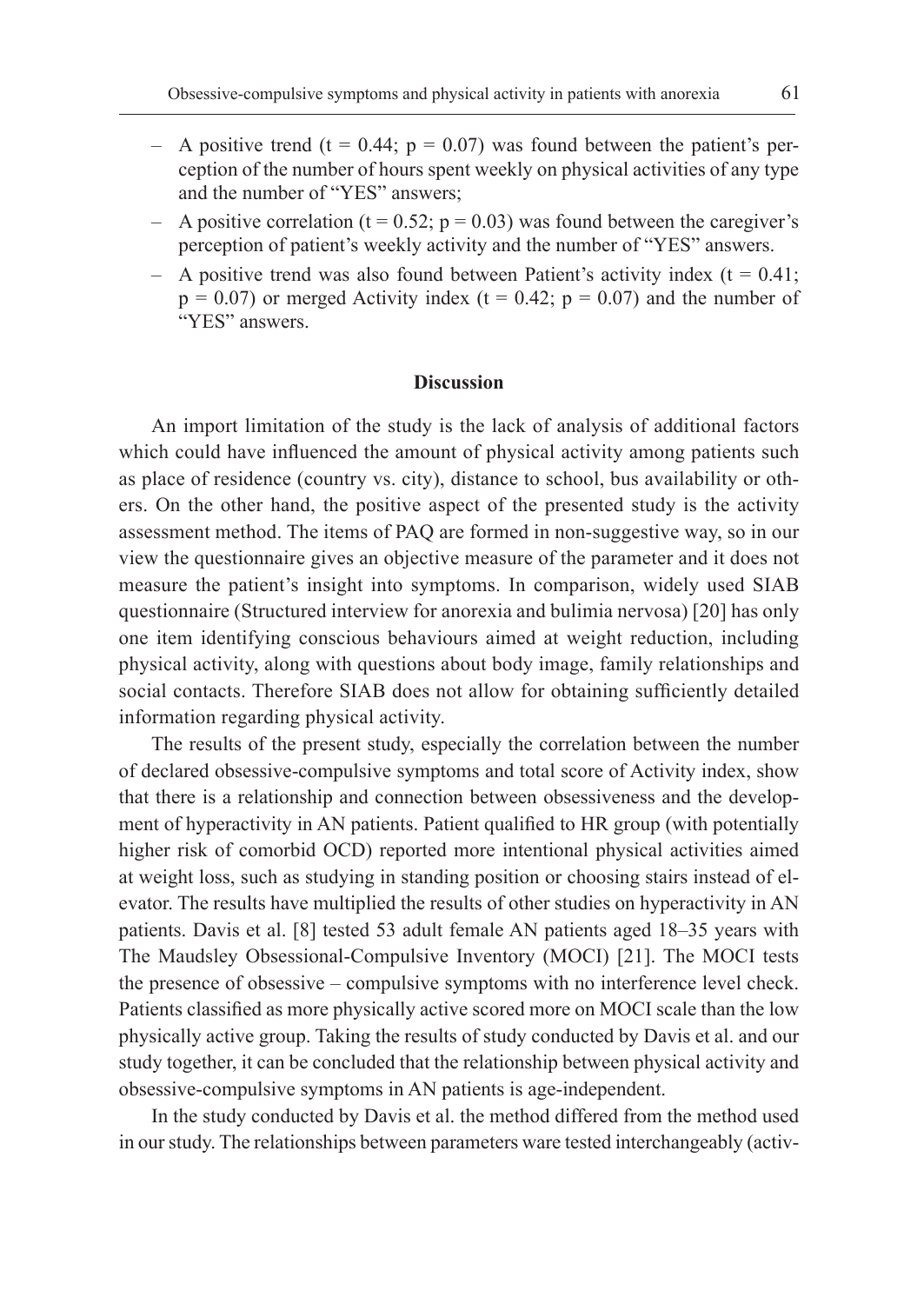ity level vs. level of obsessiveness in the study conducted by Davis et al., and level of obsessiveness vs. activity level in our study). In the study conducted by Davis et al. the patients were first qualified to high and low physical activity groups and then tested for the presence of obsessive compulsive symptoms. In our study, the patients were first tested for the presence and intensity of obsessive-compulsive symptoms (HR and nHR groups) and then for the level of physical activity. AN patients with high physical activity level reported greater intensity of obsessive traits [8], and AN patients in "high-risk" group for OCD showed more physical activities (our study). Two different procedures used in both studies lead to a conclusion that there is an age independent relationship between excessive physical activity and obsessive-compulsive symptoms/traits in patients with AN.

# **Recapitulation and Conclusions**

The findings of the current study point to a possible relationship between the presence and intensity of comorbid obsessive-compulsive symptoms in patients with anorexia nervosa and excessive physical activity. The findings do not justify categorical conclusions to be drawn and more research is needed in that field. Nevertheless the results can have important clinical implications and form grounds for the development of modified treatment procedures for patients with AN and comorbid obsessive-compulsive symptoms which not necessarily meet the DSM-IV-TR criteria for obsessive compulsive-disorder [6]. For this group of patients additional interventions aimed at the reduction of obsessive-compulsive symptoms should be taken into consideration. Behavioural interventions combining exposure to a stimulus triggering ritual and response prevention of the activity performed in order to reduce discomfort should be included in such treatment plan [22]. On the other hand, interventions should also include cognitive techniques aimed at reformulation of over-responsibility, perfectionism, control, perception of risk and low tolerance of uncertainty [23] as the nature of distortions of cognitive schemas is similar for patients with obsessive-compulsive disorder and anorexia nervosa [24]. The reduction of obsessive-compulsive symptoms may result in the decrease in physical activity in patients and positively influence AN treatment outcome.

# **References**

2. Serpella L, Livingstone A, Neidermanb M, Laska B. *Anorexia nervosa: obsessive–compulsive disorder, obsessive-compulsive personality disorder, or neither?* Clin. Psychol. Rev. 2002; 22: 647–669.

<sup>1.</sup> Hsu LKG, Kaye W, Weltzin T. *Are the eating disorders related to obsessive-compulsive disorder?*  Int. J. Eat. Disord. 1993; 14: 305–318.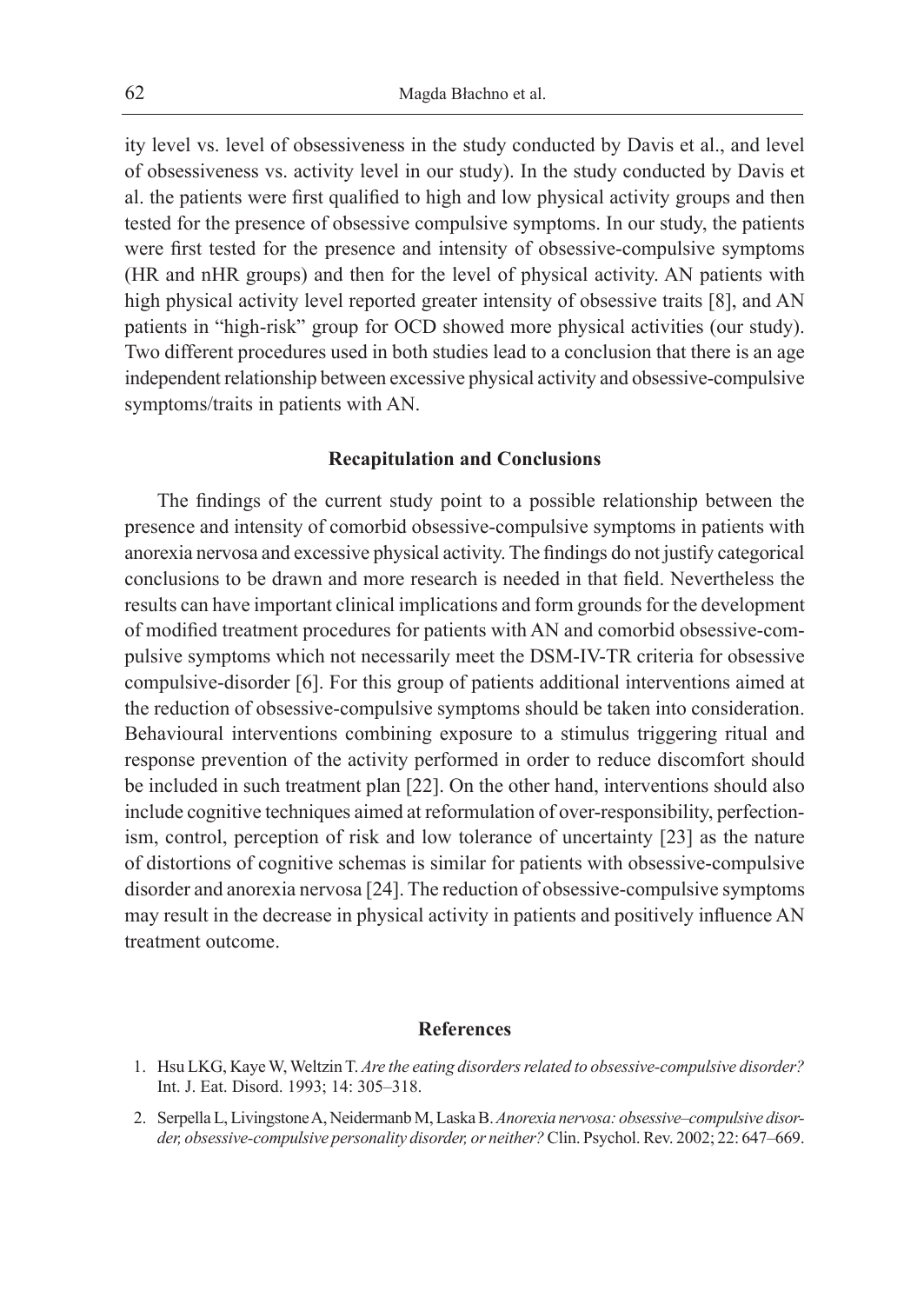- 3. Braun DL, Sunday R, Halmi K. *Psychiatric comorbidity in patients with eating disorders*. Psychol. Med. 1994; 24: 187–194.
- 4. Halmi KA, Eckert E, Marchi P, Sampugnaro V, Apple R, Cohen J. *Comorbidity of psychiatric diagnoses in anorexia nervosa*. Arch. Gen. Psychiatry 1991; 48: 712–718.
- 5. Bastiani AM, Altemus M, Pigott TA, Rubenstein C, Weltzin TE, Kaye WH. *Comparison of obsessions and compulsions in patients with anorexia nervosa and obsessive compulsive disorder*. Biol. Psychiatry 1996; 39: 966–969.
- 6. *Diagnostic and statistical manual of mental disorders*. Fourth edition, text revision. Washington, DC: American Psychiatric Association; 2000.
- 7. Davis C, Kaptein S, Kaplan AS, Olmsted MP, Woodside DB. *Obsessionality in anorexia nervosa: the moderating influence of exercise*. Psychosom. Med. 1998; 60: 192–197.
- 8. Davis C, Katzman DK, Kirsh C. *Compulsive physical activity in adolescents with anorexia nervosa: a psychobehavioral spiral of pathology*. J. Nerv. Ment. Disord. 1999; 187: 336–342.
- 9. Davis C, Kaptein S. *Anorexia nervosa with excessive exercise: a phenotype with close links to obsessive-compulsive disorder*. Psychiatry Res. 2006; 142: 209–217.
- 10. *The ICD-10 classification of mental and behavioral disorders. Diagnostic criteria for research*. Geneva: World Health Organization; 1993.
- 11. Davis C, Kennedy SH, Ralevski E. *Obsessive compulsiveness and physical activity in anorexia nervosa and high-level exercising*. J. Psychosom. Res. 1995; 39: 967–976.
- 12. Davis C, Woodside DB. *Sensitivity to the rewarding effects of food and exercise in the eating disorders*. Compr. Psychiatry 2002; 43: 189–194.
- 13. Davis C. *Eating disorders and hyperactivity: a psychobiological perspective*. Can. J. Psychiatry 1997; 42: 168–175.
- 14. Kohl M, Foulon C, Guelfi JD. *Hyperactivity and anorexia nervosa: behavioral and biological perspective*. Encephale 2004; 30: 492–499.
- 15. Berg CZ, Whitaker A, Davies M, Flament MF, Rapoport JL. *The survey form of the Leyton Obsessional Inventory-Child Version: norms from an epidemiological study*. J. Am. Acad. Child Adolesc. Psychiatry 1988; 27: 759–763.
- 16. Flament MF, Whitaker A, Rapoport JL, Davies M, Zeremba-Berg C, Kalikow K. et al. *Obsessive compulsive disorder in adolescence. An epidemiological study*. J. Am. Acad. Child Adolesc. Psychiatry 1988; 27: 764–771.
- 17. Bryńska A, Wolańczyk T. *Metody oceny zaburzenia obsesyjno-kompulsywnego u dzieci i młodzieży – cz. I. Polska wersja kwestionariusza Leyton Obsessional Inventory – Child Version*. In: Namysłowska I. ed. *Zaburzenia psychiczne dzieci i młodzieży. Wybrane zagadnienia*. Krakow: Library of Polish Psychiatry; 2000. p. 65–72.
- 18. Wiśniewski A, Tomaszewicz-Libudzic C, Brzozowska-Binda A, Wolańczyk T. *Różne oblicza nadmiernej aktywności ruchowej u pacjentek z jadłowstrętem psychicznym – opis trzech przypadków*. Neuropsychiatr. Neuropsychol. 2009; 4: 98–103.
- 19. Wiśniewski A. *Aktometryczna ocena aktywności ruchowej u pacjentek z jadłowstrętem psychicznym*. Rozprawa doktorska. Warsaw: Medical University of Warsaw; 2007.